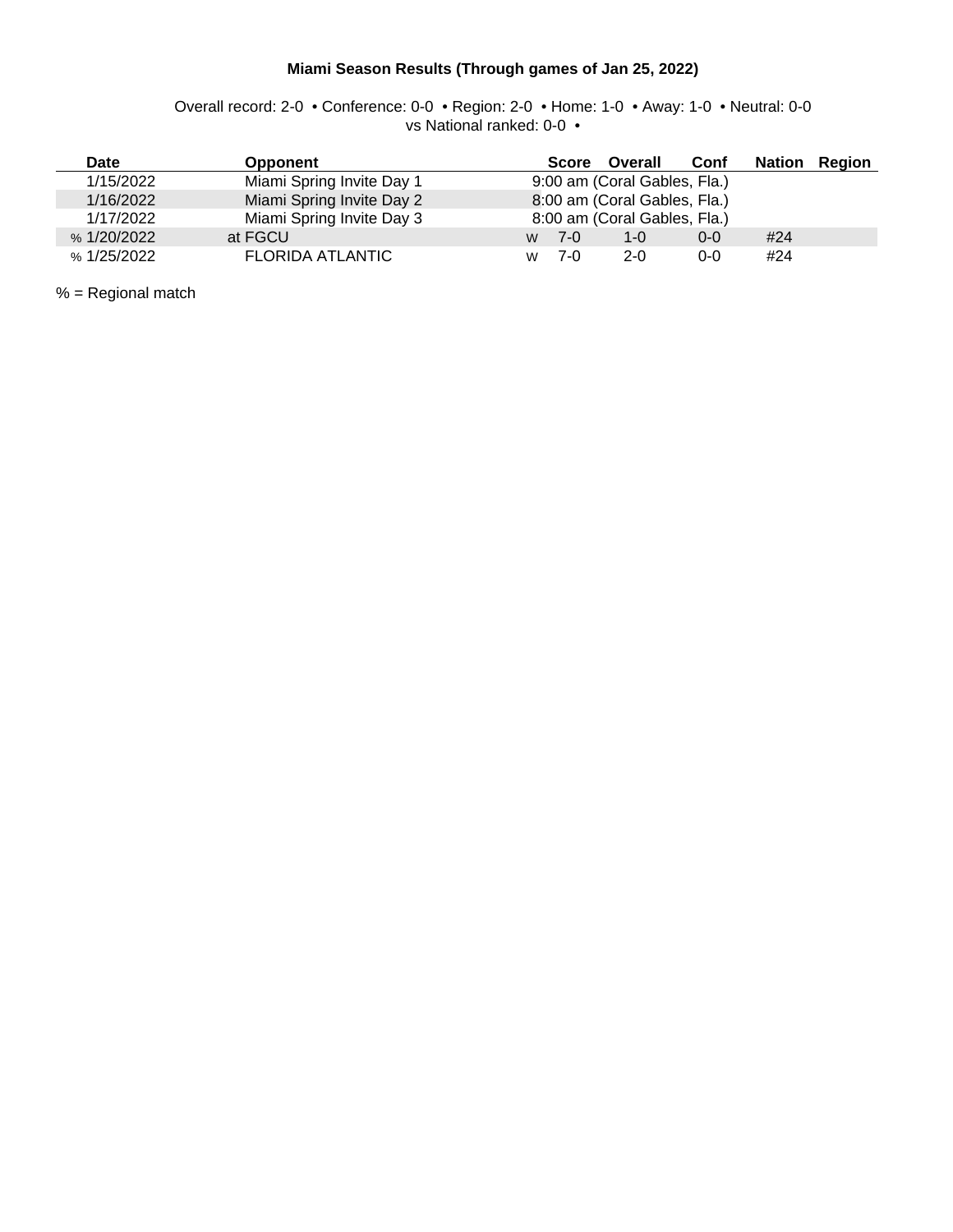#### **Miami Season Statistics (Through games of Jan 25, 2022)**

Overall record: 2-0 • Conference: 0-0 • Region: 2-0 • Home: 1-0 • Away: 1-0 • Neutral: 0-0 vs National ranked: 0-0 •

|                            |           |          |           |         |         |         |         |         |         |         | <b>VS</b> | ranked  |                | Last    |
|----------------------------|-----------|----------|-----------|---------|---------|---------|---------|---------|---------|---------|-----------|---------|----------------|---------|
| <b>SINGLES</b>             | Overall   | Dual     | Tour      | Conf    |         | 2       | 3       | 4       | 5       | 6       | Nat'l     | Req'l   | <b>Strk</b>    | 10      |
| Daevenia Achong            | $3 - 2$   | $2 - 0$  | $1 - 2$   | $0 - 0$ | $---$   | 1-0     | $1 - 0$ | ---     | ---     |         | ი-1       | $0 - 0$ | W <sub>2</sub> | $3 - 2$ |
| <b>Audrey Boch-Collins</b> | $5 - 0$   | $2 - 0$  | $3-0$     | $0 - 0$ | ---     |         | ---     | $2 - 0$ | ---     | ---     | $1 - 0$   | $0 - 0$ | W <sub>5</sub> | $5-0$   |
| Nada Dimovksa              | 1-1       | $0 - 0$  | $1 - 1$   | $0 - 0$ | ---     |         |         |         |         |         | $0 - 0$   | $0 - 0$ | L1             | $1 - 1$ |
| Diana Khodan               | $3 - 2$   | $2 - 0$  | $1 - 2$   | $0 - 0$ | ---     |         |         |         | $2 - 0$ | $---$   | $0 - 1$   | $0 - 0$ | W <sub>3</sub> | $3 - 2$ |
| Isabella Pfennig           | $2 - 3$   | $2 - 0$  | $0 - 3$   | $0 - 0$ | $---$   | $1 - 0$ | $1 - 0$ | ---     | ---     |         | $0 - 2$   | $0 - 0$ | W <sub>2</sub> | $2 - 3$ |
| Eden Richardson            | $4 - 1$   | $2 - 0$  | $2 - 1$   | $0 - 0$ | $2 - 0$ | ---     |         |         |         | ---     | $1 - 0$   | $0 - 0$ | W <sub>2</sub> | $4 - 1$ |
| Maya Tahan                 | $4 - 1$   | $2 - 0$  | $2 - 1$   | $0 - 0$ | ---     |         |         |         | ---     | $2 - 0$ | $0-0$     | $0 - 0$ | W4             | $4 - 1$ |
| Totals                     | $22 - 10$ | $12 - 0$ | $10 - 10$ | $0 - 0$ | $2 - 0$ | $2-0$   | $2-0$   | $2-0$   | $2-0$   | $2 - 0$ | $2 - 4$   | $0 - 0$ |                |         |
| Percentage                 | .688      | 1.000    | .500      | .000    | .000    | 1.000   | .000    | 1.000   | .000    | 1.000   | .333      | .000    |                |         |

|                                      |         |         |         |         |         |          |         | <b>VS</b> | ranked  |                | Last    |
|--------------------------------------|---------|---------|---------|---------|---------|----------|---------|-----------|---------|----------------|---------|
| <b>DOUBLES TEAMS</b>                 | Overall | Dual    | Tour    | Conf    |         |          |         | Nat'l     | Rea'l   | Strk           | 10      |
| Daevenia Achong/Eden Richardson      | 4-0     | $2 - 0$ | $2 - 0$ | 0-0     | $2-0$   | $\cdots$ | $---$   | ი-ი       | $0 - 0$ | W4             | $4-0$   |
| Diana Khodan/Maya Tahan              | $2 - 1$ | $1 - 0$ | $1 - 1$ | 0-0     | $---$   | $1 - 0$  | $---$   | $0 - 0$   | $0 - 0$ | W2             | $2 - 1$ |
| Audrey Boch-Collins/Isabella Pfennig | $3-1$   | $2 - 0$ | 1-1     | $0 - 0$ | $- - -$ | $- - -$  | $2 - 0$ | $0 - 0$   | $0 - 0$ | W <sub>2</sub> | $3 - 1$ |
| Totals                               | $9 - 2$ | $5-0$   | 4-2     | 0-0     | 2-0     | 1-0      | $2 - 0$ | റ-റ       | 0-0     |                |         |
| Percentage                           | .818    | 1.000   | .667    | .000    | .000    | 1.000    | .000    | .000      | .000    |                |         |

| Date        | Opponent                  | Nat'l<br>Conf<br>Overall<br><b>Score</b> | Reg'l |
|-------------|---------------------------|------------------------------------------|-------|
| 1/15/2022   | Miami Spring Invite Day 1 | 9:00 am (Coral Gables, Fla.)             |       |
| 1/16/2022   | Miami Spring Invite Day 2 | 8:00 am (Coral Gables, Fla.)             |       |
| 1/17/2022   | Miami Spring Invite Day 3 | 8:00 am (Coral Gables, Fla.)             |       |
| % 1/20/2022 | at FGCU                   | W<br>#24<br>7-0.<br>$0-0$<br>$1 - 0$     |       |
| % 1/25/2022 | <b>FLORIDA ATLANTIC</b>   | W<br>#24<br>7-0<br>$2-0$<br>$0 - 0$      |       |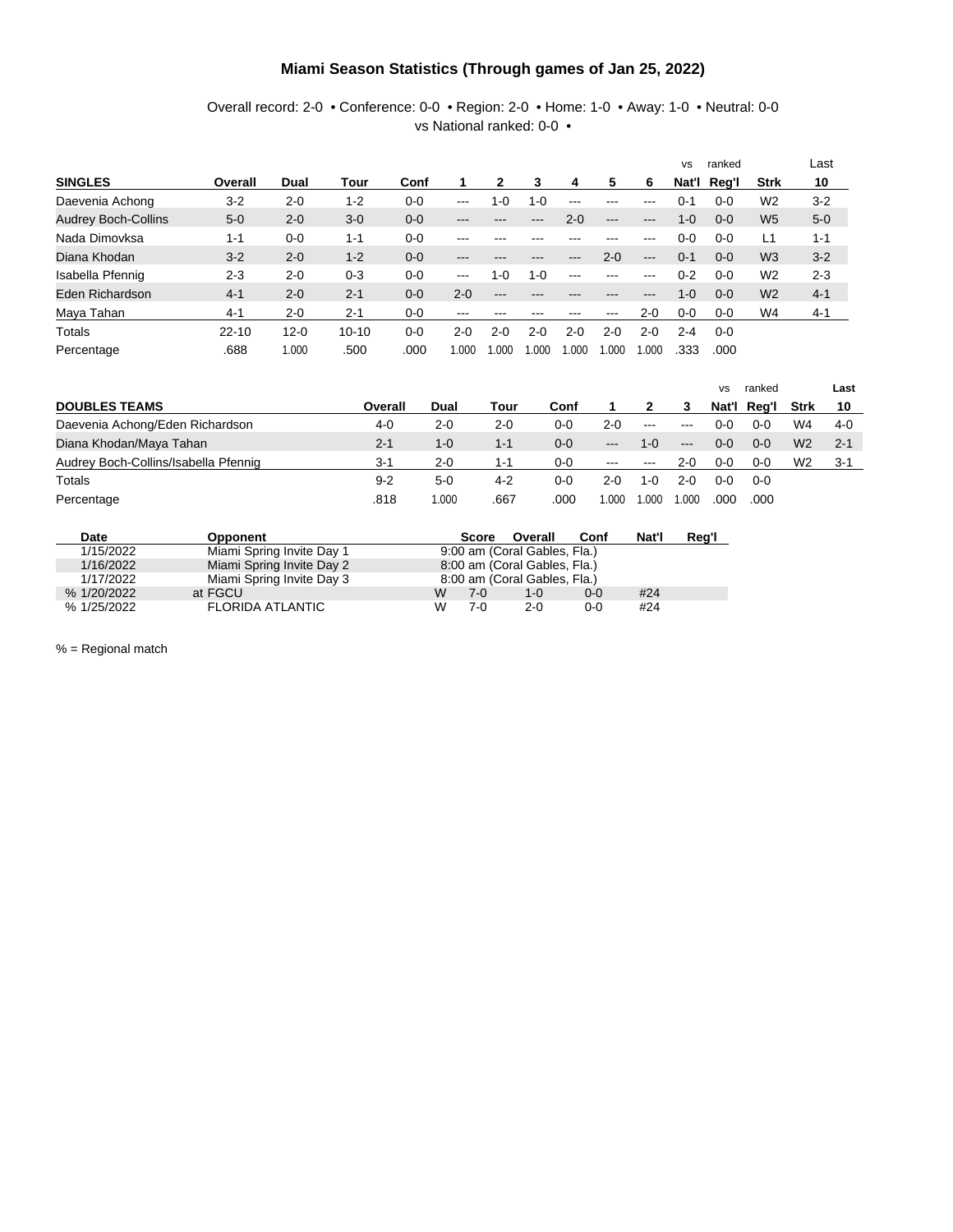### **Miami Season Statistics (Through games of Jan 25, 2022)**

|                            |         |         |         |         |         |              |         | <b>VS</b> | ranked |
|----------------------------|---------|---------|---------|---------|---------|--------------|---------|-----------|--------|
| <b>DOUBLES</b>             | Overall | Dual    | Tour    | Conf    |         | $\mathbf{2}$ | 3       | Nat'l     | Reg'l  |
| Isabella Pfennig           | 3-1     | $2 - 0$ | $1 - 1$ | $0 - 0$ | $---$   | $---$        | $2 - 0$ | $0 - 0$   | $0-0$  |
| Daevenia Achong            | 4-0     | $2 - 0$ | $2 - 0$ | $0 - 0$ | $2 - 0$ | $---$        | ---     | $0 - 0$   | $0-0$  |
| Eden Richardson            | $4 - 0$ | $2 - 0$ | $2 - 0$ | $0 - 0$ | $2 - 0$ | $---$        | ---     | $0 - 0$   | $0-0$  |
| <b>Audrey Boch-Collins</b> | 3-1     | $2 - 0$ | $1 - 1$ | $0 - 0$ | $---$   | $---$        | $2 - 0$ | $0 - 0$   | $0-0$  |
| Diana Khodan               | $2 - 1$ | $1 - 0$ | $1 - 1$ | $0 - 0$ | $---$   | $1 - 0$      | $---$   | $0 - 0$   | $0-0$  |
| Maya Tahan                 | 2-1     | 1-0     | $1 - 1$ | $0-0$   | $---$   | 1-0          | ---     | $0-0$     | 0-0    |
|                            | $9 - 2$ | $5-0$   | $4 - 2$ | $0 - 0$ | $2 - 0$ | $1 - 0$      | $2 - 0$ | $0 - 0$   | $0-0$  |
| Percentage                 | .818    | 1.000   | .667    | .000    | 1.000   | 1.000        | 1.000   | .000      | .000   |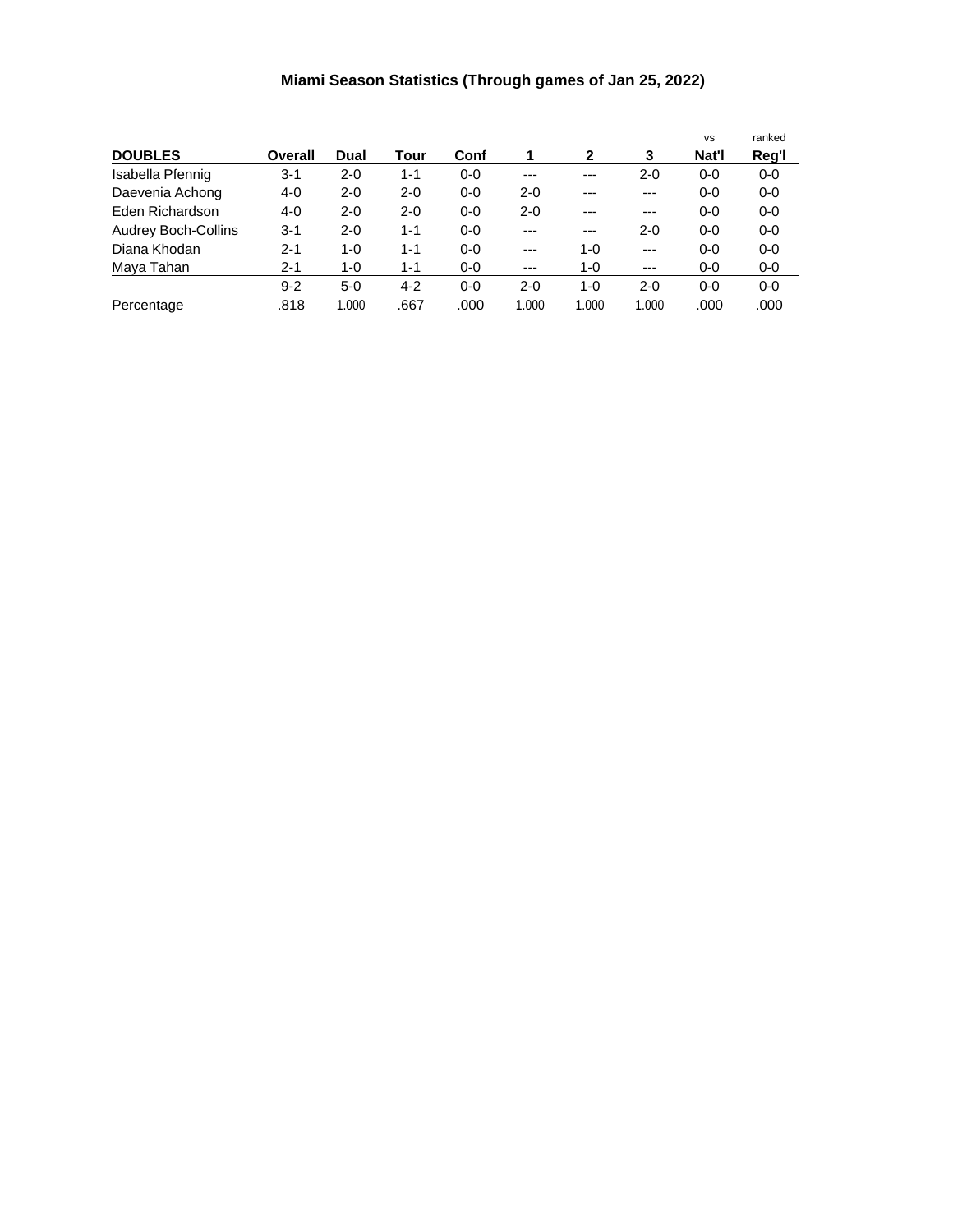### **Miami Team Match-by-Match (Through games of Jan 25, 2022)**

|             |                         |    |       |   |           | <b>Singles</b> |             |    | <b>Doubles</b> |    |
|-------------|-------------------------|----|-------|---|-----------|----------------|-------------|----|----------------|----|
| Date        | <b>Opponent</b>         |    | Score |   | 2 3 4 5 6 |                |             |    | 2 <sub>3</sub> |    |
| % 1/20/2022 | at FGCU                 | W. | 7-0   |   |           |                | w w w w w w | W. | M              | W  |
| % 1/25/2022 | <b>FLORIDA ATLANTIC</b> | M  | 7-0   | W | w w w w w |                |             | W. | $\blacksquare$ | W. |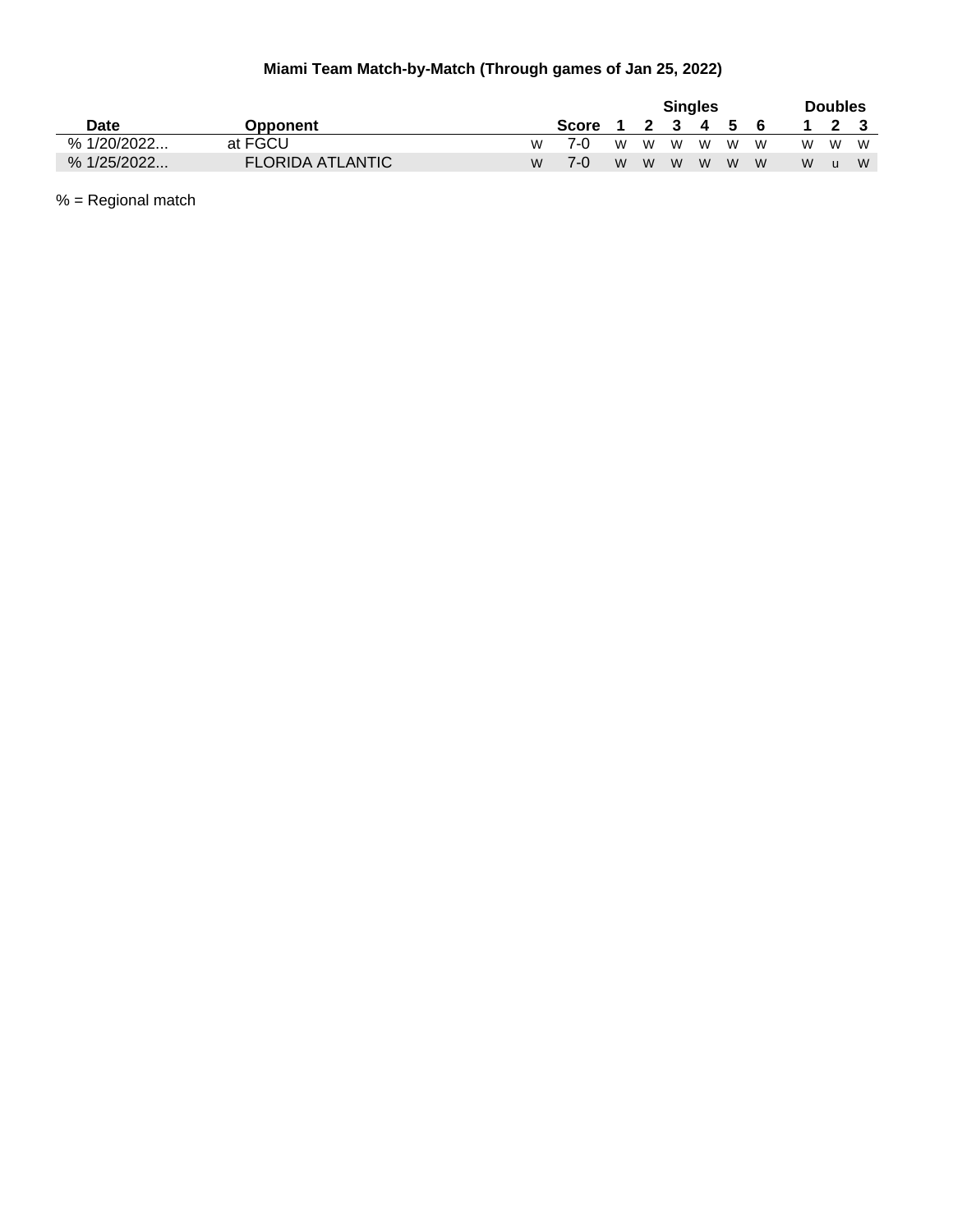#### **Daevenia Achong**

|      | <b>SINGLES</b> | <b>Team/School</b> | Pos Opponent (Rank Nat/Reg) | <b>Singles score</b> |
|------|----------------|--------------------|-----------------------------|----------------------|
|      | 1/15/2022      | vs Vanderbilt      | Anessa Lee (112/-)          | Lost $4-6, 3-6$      |
|      | 1/16/2022      | vs NC State        | Priska Nugroho              | Won 6-3, 7-6 (7-4)   |
|      | 1/17/2022      | vs Texas           | Charlotte Chavatipon        | $Last 2-6, 4-6$      |
| $\%$ | 1/20/2022      | at FGCU            | 3 Fanny Norin               | Won 6-0, 6-1         |
| $\%$ | 1/25/2022      | Florida Atlantic   | 2 Katerina Filip            | Won 6-0, 7-5         |

| <b>DOUBLES</b> | Team/School                 | Pos Opponent (Rank Nat/Req)     | Doubles score/partner   |  |
|----------------|-----------------------------|---------------------------------|-------------------------|--|
|                | 1/15/202 vs Texas           | Kylie Collins/Peyton Stearns    | Won 6-3/Eden Richardson |  |
|                | 1/17/202 vs NC State        | Amelia Rajecki/Abigail Rencheli | Won 6-3/Eden Richardson |  |
|                | % 1/20/202 at FGCU          | Emma Bardet/Ida Ferding         | Won 6-0/Eden Richardson |  |
|                | % 1/25/202 Florida Atlantic | Katerina Filip/Martina Kudelova | Won 6-4/Eden Richardson |  |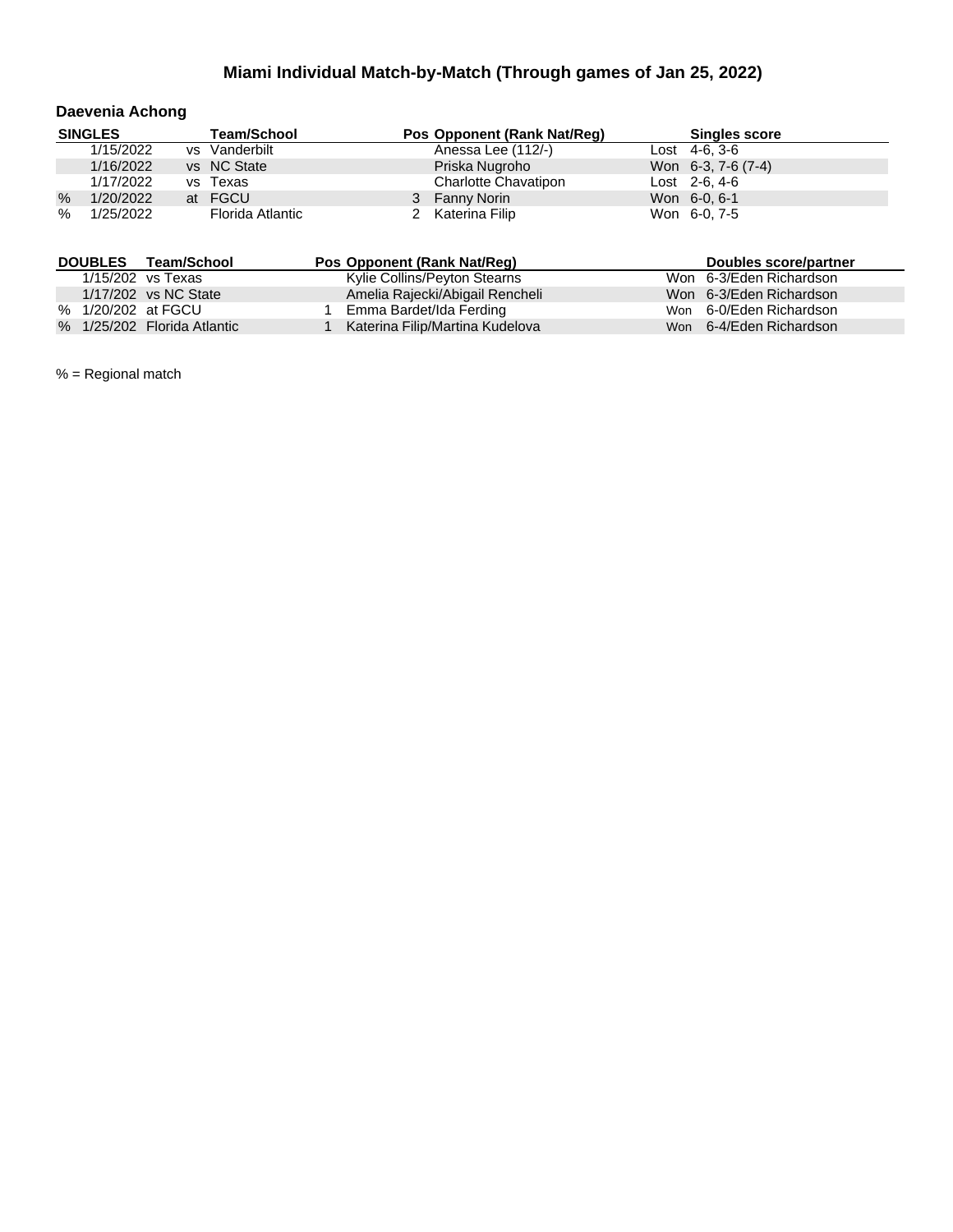### **Audrey Boch-Collins**

|      | <b>SINGLES</b> | <b>Team/School</b> | Pos Opponent (Rank Nat/Reg) | <b>Singles score</b> |
|------|----------------|--------------------|-----------------------------|----------------------|
|      | 1/15/2022      | vs Vanderbilt      | Yufei Long                  | Won 6-0, 6-1         |
|      | 1/16/2022      | vs NC State        | Sophie Abrams               | Won 4-6, 6-3, 6-1    |
|      | 1/17/2022      | vs Texas           | Malaika Rapolu (117/-)      | Won 7-6 (7-5), 6-2   |
| $\%$ | 1/20/2022      | at FGCU            | 4 Ida Ferding               | Won 6-1, 6-1         |
| $\%$ | 1/25/2022      | Florida Atlantic   | Greta Schieroni             | Won 6-2, 6-1         |

| <b>DOUBLES</b> | Team/School                 | Pos Opponent (Rank Nat/Reg)        | Doubles score/partner             |
|----------------|-----------------------------|------------------------------------|-----------------------------------|
|                | $1/15/202$ vs Texas         | Gabby Cusano/Simran Kortikere      | Won 6-0/Isabella Pfennig          |
|                | 1/17/202 vs NC State        | Sara Nayar/Priska Nugroho          | Lost 6-7 (11-13)/Isabella Pfennig |
|                | % 1/20/202 at FGCU          | 3 Fanny Norin/Jordana Ossa         | Won 6-1/Isabella Pfennig          |
|                | % 1/25/202 Florida Atlantic | Millie-Mae Matthews/Amber McGinnis | Won 6-2/Isabella Pfennig          |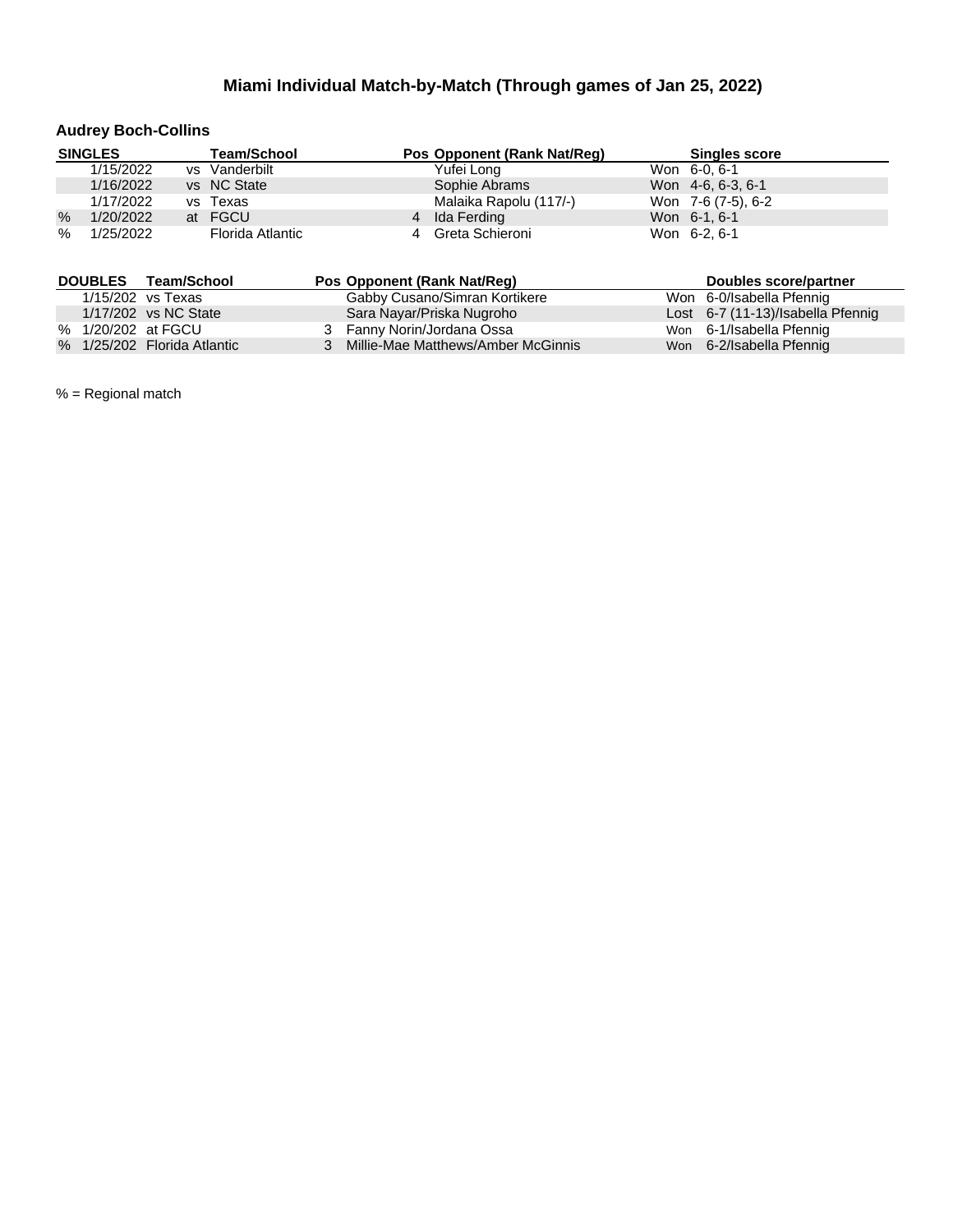| Nada Dimovksa  |             |                    |                             |                       |
|----------------|-------------|--------------------|-----------------------------|-----------------------|
| <b>SINGLES</b> |             | <b>Team/School</b> | Pos Opponent (Rank Nat/Req) | <b>Singles score</b>  |
| 1/15/2022      | vs.         | Vanderbilt         | MaryAnn Rompf               | Won 2-6, 6-4, 6-2     |
| 1/16/2022      |             | vs NC State        | Sara Nayar                  | $Last \, 3-6.4-6$     |
|                |             |                    |                             |                       |
| <b>DOUBLES</b> | Team/School |                    | Pos Opponent (Rank Nat/Req) | Doubles score/partner |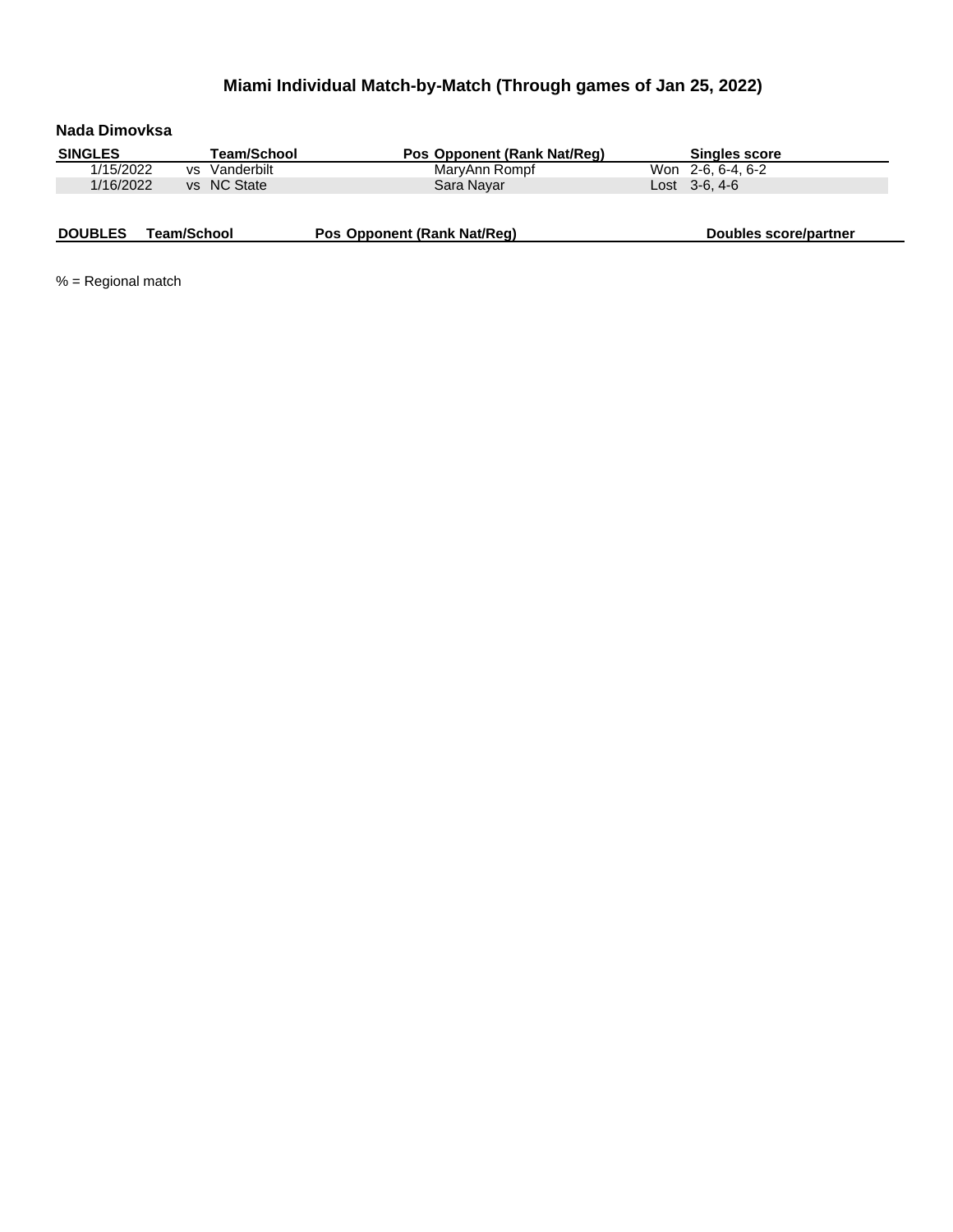#### **Diana Khodan**

|               | <b>SINGLES</b> | <b>Team/School</b> |   | Pos Opponent (Rank Nat/Reg) | <b>Singles score</b>           |
|---------------|----------------|--------------------|---|-----------------------------|--------------------------------|
|               | 1/15/2022      | vs Vanderbilt      |   | Marcella Cruz (96/-)        | Lost $4-6, 1-6$                |
|               | 1/16/2022      | vs NC State        |   | Nell Miller                 | $\text{Lost}$ 4-6, 2-6         |
|               | 1/17/2022      | vs Texas           |   | Simran Kortikere            | Won 6-1, 6-2                   |
| $\frac{0}{0}$ | 1/20/2022      | at FGCU            | 5 | Alba Retortillo             | Won 6-7 (2-7), 6-1, 1-0 (10-2) |
| $\%$          | 1/25/2022      | Florida Atlantic   |   | 5 Amber McGinnis            | Won 6-2, 6-2                   |

| <b>DOUBLES</b> | Team/School                 | Pos Opponent (Rank Nat/Reg)         | Doubles score/partner       |
|----------------|-----------------------------|-------------------------------------|-----------------------------|
|                | 1/15/202 vs Texas           | Charlotte Chavatipon/Malaika Rapolu | Lost $6-7$ (3-7)/Maya Tahan |
|                | 1/17/202 vs NC State        | Jaeda Daniel/Nell Miller            | Won 6-4/Maya Tahan          |
|                | % 1/20/202 at FGCU          | Isabella Colmenares/Alba Retortillo | Won 6-2/Maya Tahan          |
|                | % 1/25/202 Florida Atlantic | 2 Greta Schieroni/Lexi Silna        | 4-4, unfinished/Maya Tahan  |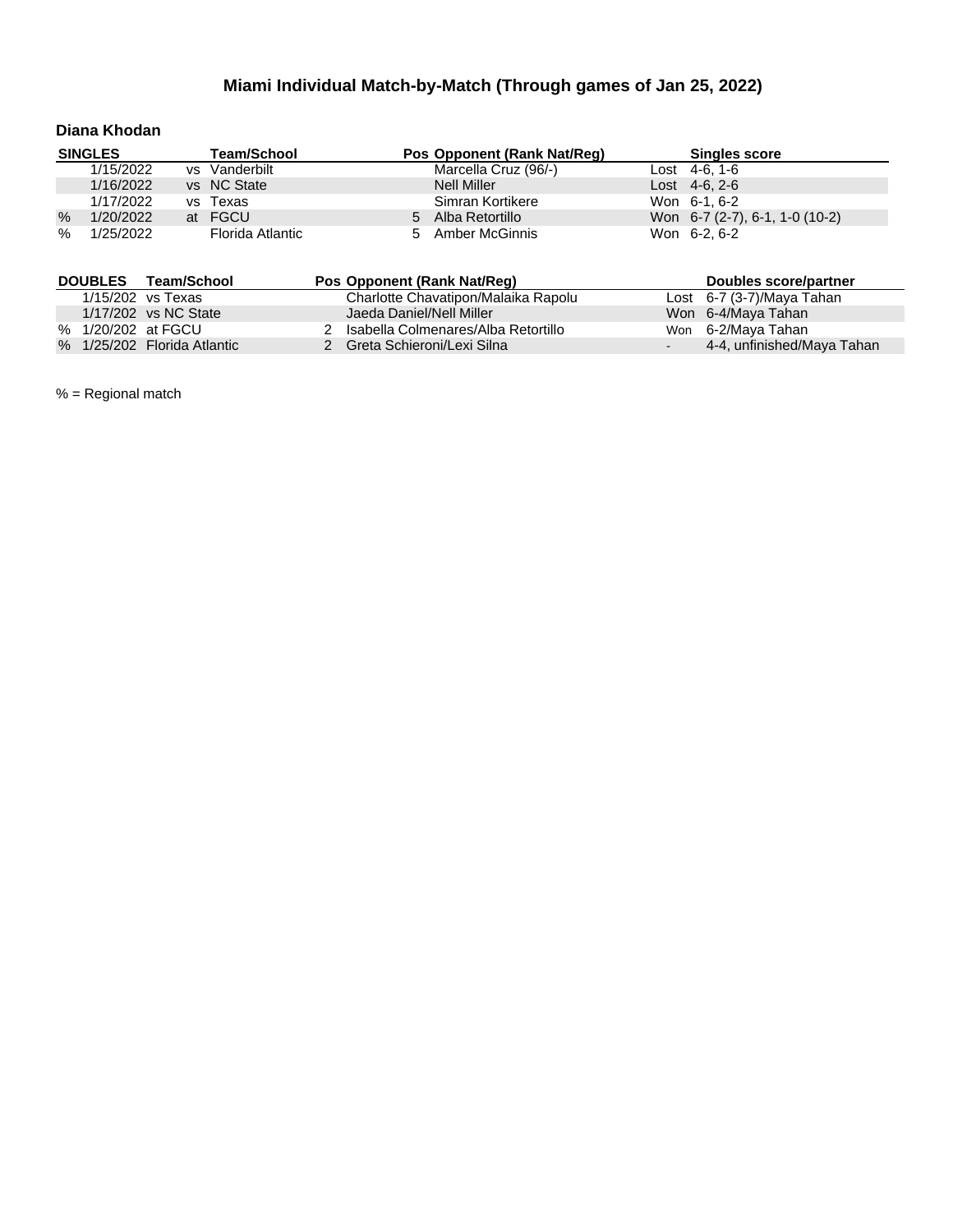### **Isabella Pfennig**

|               | <b>SINGLES</b> | <b>Team/School</b> | Pos Opponent (Rank Nat/Reg) | <b>Singles score</b>       |
|---------------|----------------|--------------------|-----------------------------|----------------------------|
|               | 1/15/2022      | vs Vanderbilt      | Anna Ross                   | Lost $4-6, 3-6$            |
|               | 1/16/2022      | vs NC State        | Abigail Rencheli (25/-)     | Lost $6-4$ , $3-6$ , $5-7$ |
|               | 1/17/2022      | vs Texas           | Kylie Collins (40/-)        | Lost $6-3, 4-6, 4-6$       |
| $\frac{0}{0}$ | 1/20/2022      | at FGCU            | 2 Emma Bardet               | Won 6-3, 7-6 (7-2)         |
| $\%$          | 1/25/2022      | Florida Atlantic   | Lexi Silna                  | Won 3-6, 6-3, 1-0 (10-5)   |

|  | DOUBLES Team/School         | Pos Opponent (Rank Nat/Reg)          | Doubles score/partner               |
|--|-----------------------------|--------------------------------------|-------------------------------------|
|  | 1/15/202 vs Texas           | Gabby Cusano/Simran Kortikere        | Won 6-0/Audrey Boch-Collins         |
|  | 1/17/202 vs NC State        | Sara Nayar/Priska Nugroho            | Lost 6-7 (11-13)/Audrey Boch-Collin |
|  | % 1/20/202 at FGCU          | 3 Fanny Norin/Jordana Ossa           | Won 6-1/Audrey Boch-Collins         |
|  | % 1/25/202 Florida Atlantic | 3 Millie-Mae Matthews/Amber McGinnis | Won 6-2/Audrey Boch-Collins         |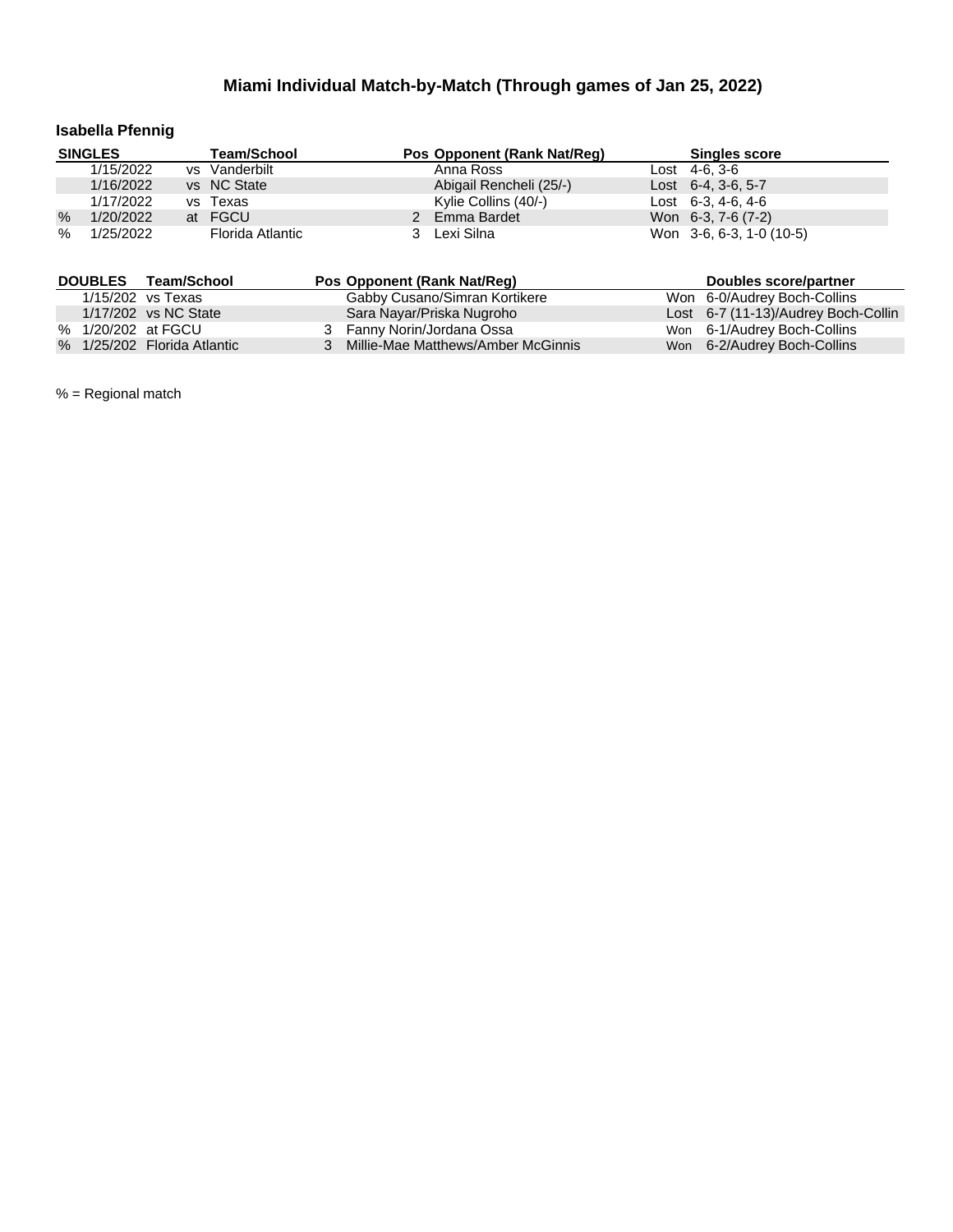#### **Eden Richardson**

|      | <b>SINGLES</b> | <b>Team/School</b> | Pos Opponent (Rank Nat/Reg) | <b>Singles score</b>        |  |
|------|----------------|--------------------|-----------------------------|-----------------------------|--|
|      | 1/15/2022      | vs Vanderbilt      | Dasha Kourkina              | Won 7-5, 6-7 (3-7), 6-0     |  |
|      | 1/16/2022      | vs NC State        | Jaeda Daniel (8/-)          | Won 2-6, 6-4, 6-4           |  |
|      | 1/17/2022      | vs Texas           | <b>Peyton Stearns</b>       | $\text{Last} \quad 3-6.2-6$ |  |
| $\%$ | 1/20/2022      | at FGCU            | Isabella Colmenares         | Won 7-5, 6-2                |  |
| $\%$ | 1/25/2022      | Florida Atlantic   | Martina Kudelova            | Won 6-4, 6-1                |  |

| <b>DOUBLES</b> | Team/School                 | Pos Opponent (Rank Nat/Reg)     | Doubles score/partner   |  |
|----------------|-----------------------------|---------------------------------|-------------------------|--|
|                | 1/15/202 vs Texas           | Kylie Collins/Peyton Stearns    | Won 6-3/Daevenia Achong |  |
|                | 1/17/202 vs NC State        | Amelia Rajecki/Abigail Rencheli | Won 6-3/Daevenia Achong |  |
|                | % 1/20/202 at FGCU          | Emma Bardet/Ida Ferding         | Won 6-0/Daevenia Achong |  |
|                | % 1/25/202 Florida Atlantic | Katerina Filip/Martina Kudelova | Won 6-4/Daevenia Achong |  |